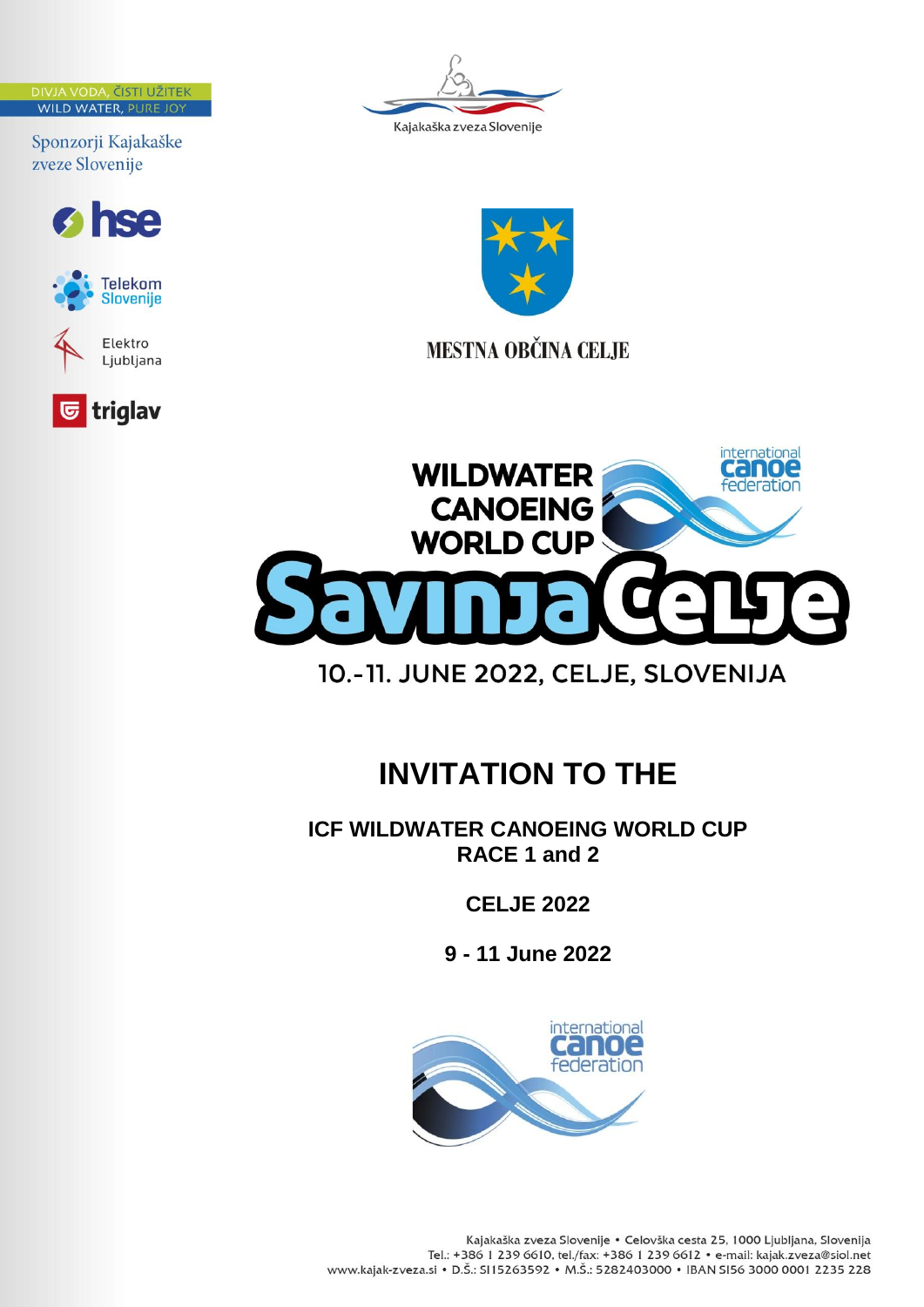JA VODA, ČISTI UŽITEK **WILD WATER, PURE JO** 

Sponzorji Kajakaške zveze Slovenije







# Kajakaška zveza Slovenije

## **ORGANISER:**

International Canoe Federation Canoe Federation of Slovenia Kajak kanu klub Nivo Celje

## **DATE: 9 - 11 June 2022**

## **COMPETITION VENUE**

**SPRINT – CELJE, SLOVENIA** Kajak center Špica, Kettejeva 15, Celje **N: 46 14'02.82 E 15 14'42.01**

**Difficulty:** I/II<br>Length: 250m Length:



Venue is located in Celje, the fourth largest city in Slovenia.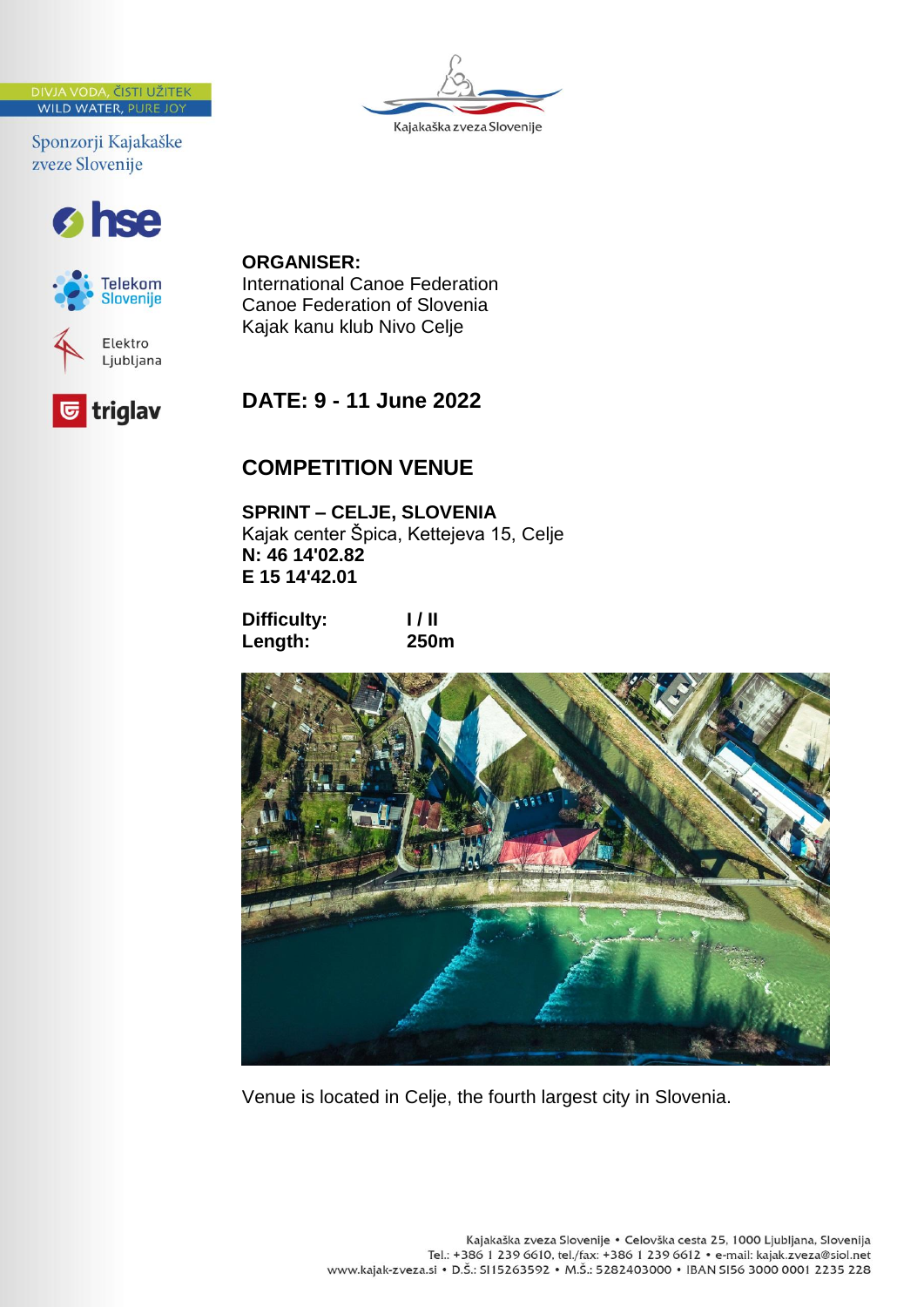**A VODA, ČISTI UŽITEK WILD WATER, PURE JO** 

Sponzorji Kajakaške zveze Slovenije







### **CLASSIC RACE – ŽALEC-CELJE, SLOVENIA**



Start will be in Žalec on Savinja River. Finish line will be at the end of sprint course.

Distance: 6,8 km

Classic race will have mass start by categories.

#### **PROVISIONAL PROGRAMME:**

**Wednesday, 8 June 2022 17.00 Team leaders meeting in Celje**

**Thursday, 9 June 2022**

**12.00 – 16.00 Boat measuring and equipment control** 

**18.00 – Classic race mass start in Žalec**

**Friday, 10 June 2022**

**Free training on the course until 15.30 16.00 Sprint individual race 1st run 18.00 Sprint individual race 2nd run 21.00 Sprint Finals 21.40 Prize giving ceremony for classic race**

**Saturday, 11 June 2022**

**Free training on the course until 13.30 14.00 Sprint individual race 1st run 16.00 Sprint individual race 2nd run 18.00 Sprint Finals 19.30 Prize giving for all sprint events and closing ceremony**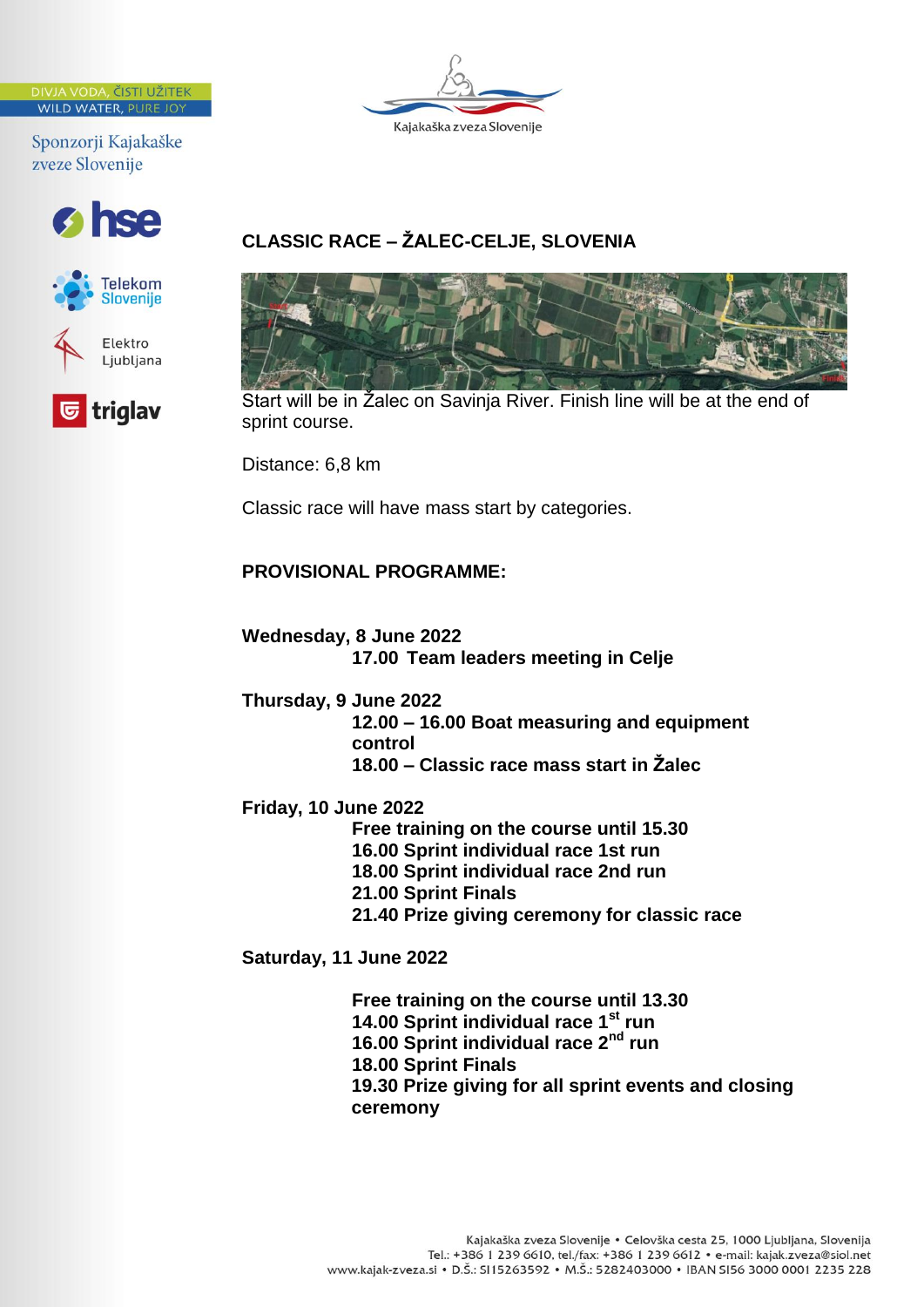JA VODA, ČISTI UŽITEK WILD WATER, PURE JOT

Sponzorji Kajakaške zveze Slovenije









**EVENTS:**The following events will be held in this competition:

- K-1 women,
- K-1 men,
- C-1 women,
- C-1 men,
- C-2 men,
- C-2 women.
- 6 boats per nation in each event.

**PRIZES:** Medals for the best 3 in each event.

**ENTRIES:** Entries and accreditation requests must be made by the National Federation using the ICF's online entries system (SDP):

<https://icf.msl.es/icf/icf.jsp>

For detailed instructions on how to submit entries, please read the [SDP user guide.](https://federations.canoeicf.com/sites/default/files/nf_userguide_v2.2.pdf) Any questions or issues relating to entries or accreditation should be sent to [sdp@canoeicf.com](mailto:sdp@canoeicf.com) prior to the respective deadline.

SDP user guide [http://www.canoeicf.com/sites/default/files/nf\\_userguide\\_v2.2.pdf](http://www.canoeicf.com/sites/default/files/nf_userguide_v2.2.pdf)

#### **Entries close: 30 May 2022**

#### **NUMERICAL ENTRIES:**

Please, give us indicative numbers for the overall number of athletes and team personnel who will attend the event with your delegation.

Please send us information until 15 May 2022 to e-mail: [dusan.konda1@gmail.com](mailto:dusan.konda1@gmail.com)

**REMINDER:** Entries or accreditation requests sent directly to the committee or the event organiser will NOT be accepted.

triglav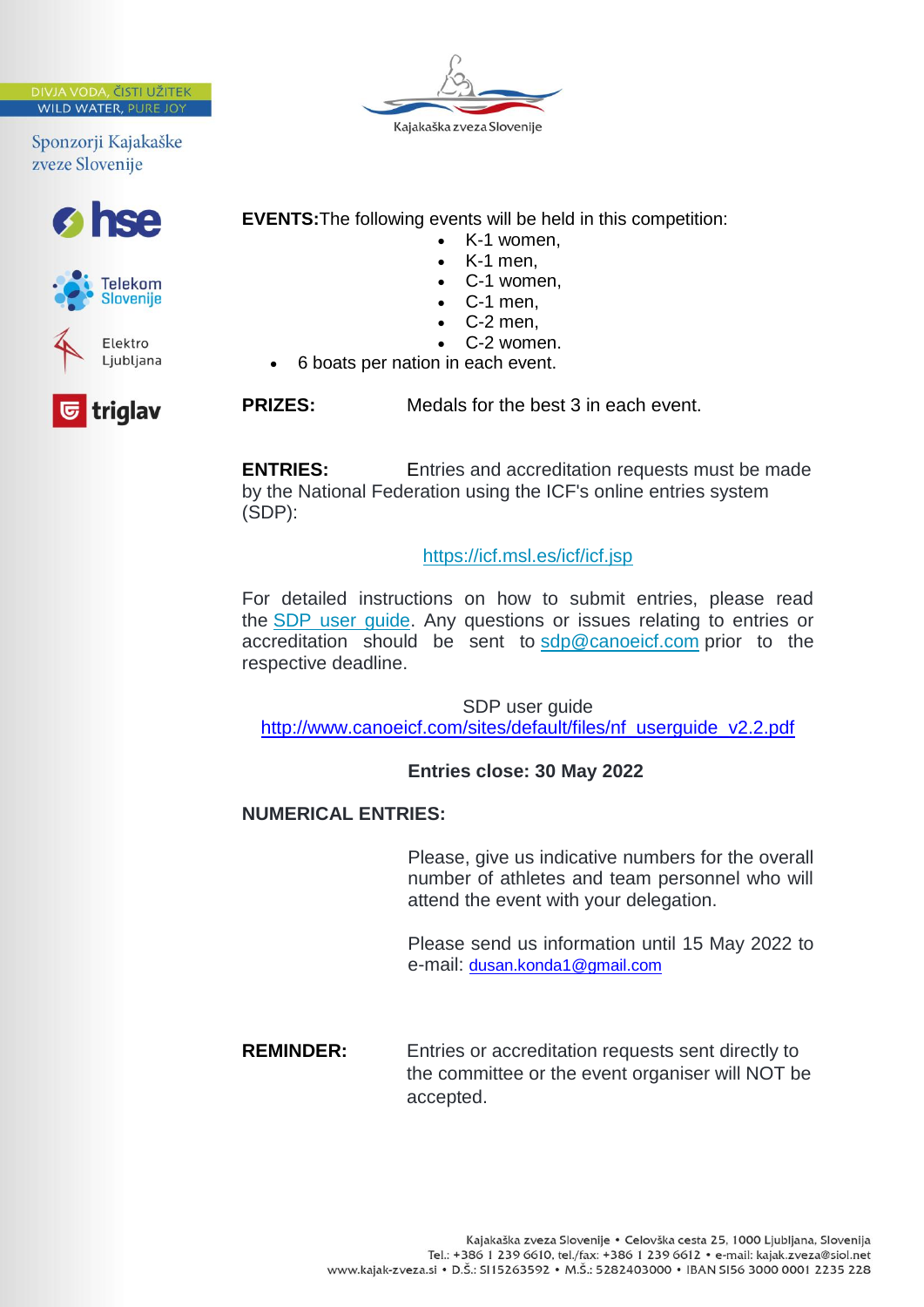**A VODA, ČISTI UŽITEK WILD WATER, PURE JO** 

Sponzorji Kajakaške zveze Slovenije







triglav



**PARTICIPATION FEE:**

The ICF Wildwater Canoeing Competition Rules.

The Participation fee of 90 Euros will be charged for each athlete and team official for the access period,

#### **TRAINING:**

Free training is possible all the time, since the racing course is on the semi artificial course in Celje, water is always available.

#### **SPORT EQUIPMENT:**

All the sport equipment must be safe and must fulfill the ICF rules and ISO norms. All boats must be unsinkable. All paddlers must wear shoes on their feet.

#### **WILDWATER RESCUE TEAMS:**

Wildwater rescuing will be guaranteed during the competitions days along the course. Reanimation van will be located near the finish line during the competitions days.

#### **ANTI-DOPING:**

According to the ICF and SLOADO rules there is a possibility to control all competitors at the race.

#### **MEDICAL CARE:**

A medical van with medical technicians will operate at the venue with first aid in attendance at all times during competitions. The NF will advise participants that emergency medical services will cover only emergency cases and that all participants are responsible to arrange their own medical insurance policy at their cost.

#### **MEDICAL INSURANCE :**

Organising Committee kindly asks all participants of the 2022 ICF Wildwater Canoeing World Cup



8. – 11. 6. 2022.